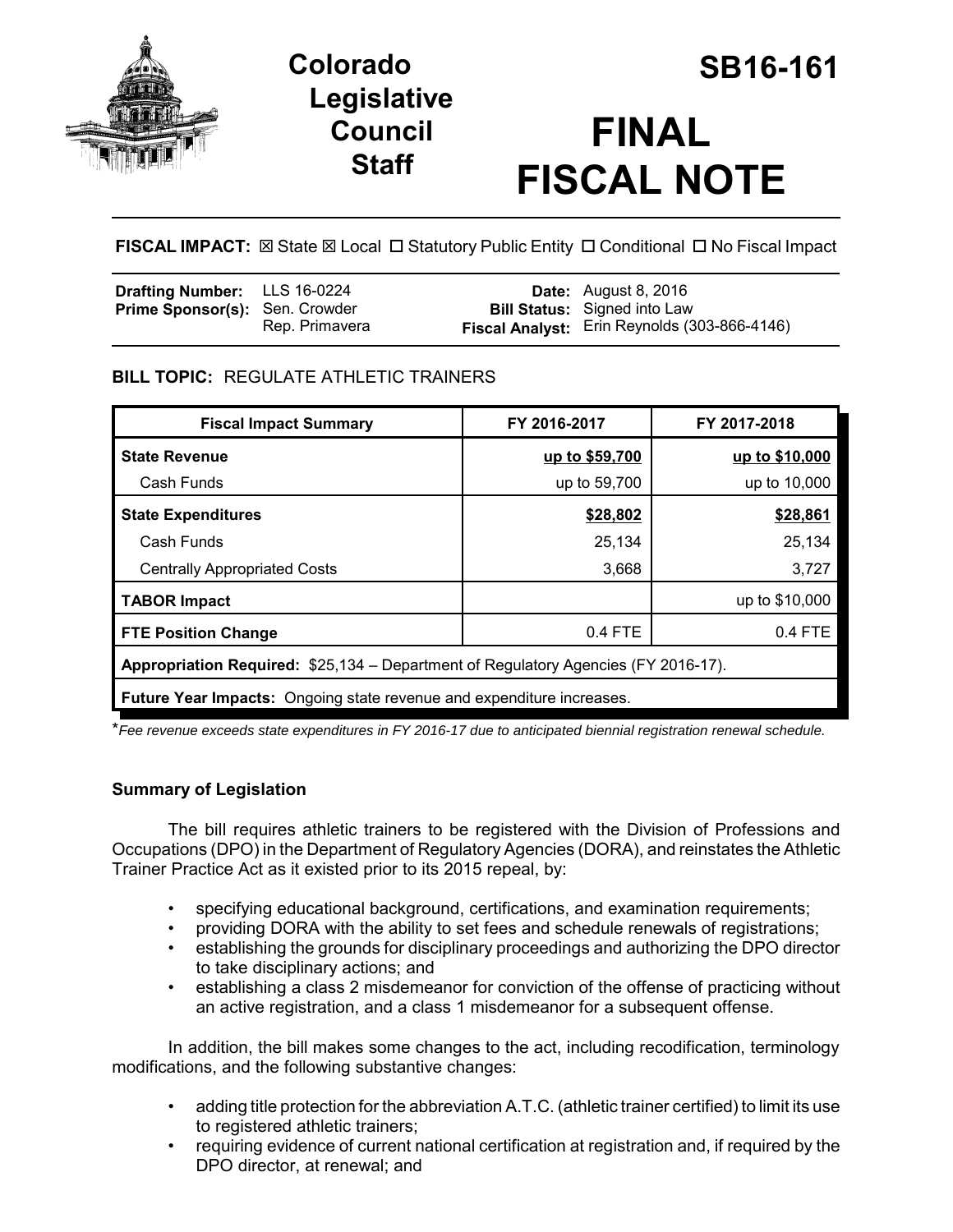• adding as grounds for discipline the failure of an athletic trainer to practice pursuant to the direction of a Colorado-licensed or otherwise lawfully practicing health care professional and the failure to practice in a manner that meets generally accepted standards of athletic training practice.

Entities involved with youth sports teams are not required to employ an athletic trainer and school coaches are not required to be athletic trainers.

The bill repeals September 1, 2026, following a sunset review.

# **Background**

*Athletic trainers.* Athletic trainers provide health care to athletes who are physically active as part of various organizations and activities. Common services include educating athletes about avoiding injuries, providing emergency care during sporting events, and applying devices such as tape and braces for joint stability.

*Legislative history of athletic trainer regulation.* Senate Bill 09-026 created a registration program for athletic trainers in DORA. The program was not renewed July 1, 2015, following a sunset review. State agencies are appropriated funds to wind up the affairs of an expiring program for 12 months following the repeal date. While the program is still in existence through June 30, 2016, no new registrations or renewals occurred in FY 2015-16.

*Colorado Commission on Uniform State Laws.* The Colorado Commission on Uniform State Laws is charged with working with the national Uniform Law Commission (ULC) to promote uniformity in state laws where uniformity may be deemed desirable and practicable. This is achieved by developing proposed uniform legislation through the ULC that can be adopted by the various state legislatures. Colorado's commissioners are required to be attorneys admitted to practice law in Colorado. Members include six attorneys appointed or reappointed by joint resolution of the General Assembly; any Colorado citizen who is elected as a life member of the ULC (after twenty years of membership); and the Director of the Office of Legislative Legal Services, or the Director's designee. The Office of Legislative Legal Services provides assistance to the legislative members of the Colorado Commission in their efforts to enact legislation regarding uniform acts.

# **Comparable Crime**

Pursuant to Section 2-2-322 (2.5), C.R.S., Legislative Council Staff is required to include certain information in the fiscal note for any bill that creates a new crime, changes the classification of an existing crime, or changes an element of the existing crime that creates a new factual basis for the offense. Under current law, unregistered athletic trainer practice is a class 2 misdemeanor for the first offense, and a class 1 misdemeanor for a second or any subsequent offense. In the past three years, there have been no convictions under the Athletic Trainer Practice Act.

# **State Revenue**

The bill will increase state revenue from fees and fines by up to *\$59,700 in FY 2016-17 and up to \$10,000 in FY 2017-18* in DORA and the Judicial Department. These revenue increases are discussed below.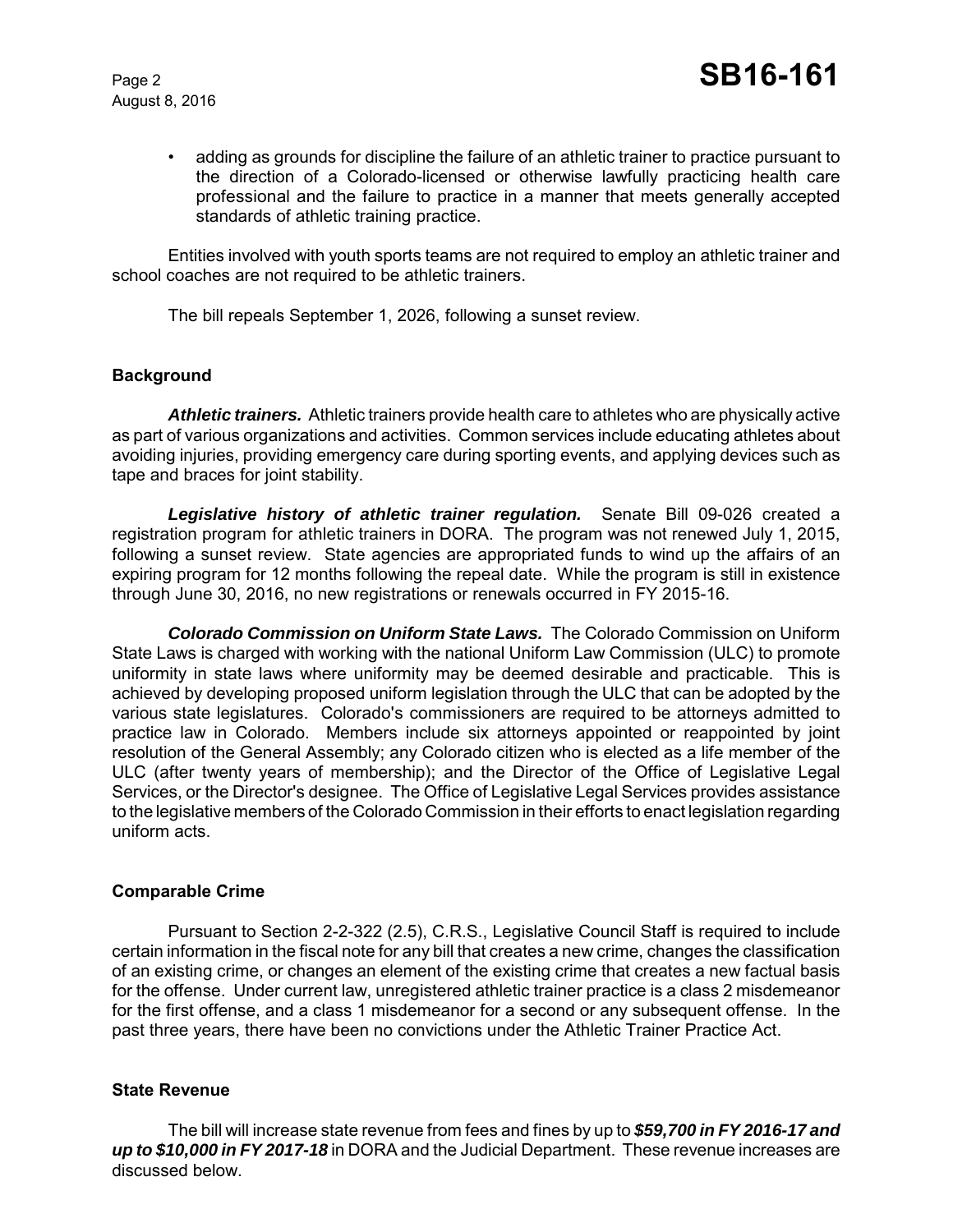*Fee impact on athletic trainers.* By reinstating the regulation of athletic trainers in DORA, the bill will increase fee revenue to the DPO Cash Fund by an estimated \$54,700 in FY 2016-17 and \$5,000 in FY 2017-18. State law requires legislative service agency review of measures which create or increase any fee collected by a state agency. Fee amounts are based on fees formerly assessed for the registration program, which is currently set to repeal on June 30, 2016. Accordingly, no new registrations or renewals occurred in FY 2015-16. As of June 30, 2015, there were 710 registered athletic trainers in Colorado, with 500 of those registrants scheduled to renew in FY 2015-16, according to the program's two-year renewal cycle. The fiscal note assumes the entire existing population will be treated as renewals in FY 2016-17. In FY 2017-18, approximately 50 new registrations are expected. The fee amounts displayed in Table 1 are estimates only; actual fee calculations are set administratively by the DORA based on the cash fund balance, estimated program costs, and the estimated number of registrations.

| Table 1. Fee Impact on Athletic Trainers Under SB16-161 |                     |                        |                         |  |  |  |
|---------------------------------------------------------|---------------------|------------------------|-------------------------|--|--|--|
| <b>Type of Fee</b>                                      | <b>Proposed Fee</b> | <b>Number Affected</b> | <b>Total Fee Impact</b> |  |  |  |
| FY 2016-17                                              |                     |                        |                         |  |  |  |
| New registrations                                       | \$100               | 50                     | \$5,000                 |  |  |  |
| <b>Registration renewals</b>                            | \$70                | 710                    | \$49,700                |  |  |  |
| <b>FY 2016-17 TOTAL</b>                                 |                     | 760                    | \$54,700                |  |  |  |
| FY 2017-18                                              |                     |                        |                         |  |  |  |
| New registrations                                       | \$100               | 50                     | \$5,000                 |  |  |  |
| <b>Registration renewals</b>                            | \$70                | 0                      |                         |  |  |  |
| <b>FY 2017-18 TOTAL</b>                                 |                     | 50                     | \$5,000                 |  |  |  |

*Judicial Department.* State revenue from fines collected by the Judicial Department is also anticipated to increase by up to\$5,000 per year, credited to the Fines Collection Cash Fund. The penalty for a class 2 misdemeanor is a fine penalty of \$250 to \$1,000, 3 to 12 months in jail, or both. The penalty for a class 1 misdemeanor is a fine penalty of \$500 to \$5,000, 6 to 18 months in jail, or both. Because the courts have the discretion of incarceration, imposing a fine, or both, the precise impact to state revenue cannot be determined. However, based on no violations of unregistered athletic trainers in three previous years, the fiscal note assumes up to \$5,000 in fine revenue. Probation revenue from misdemeanor convictions may also increase by \$50 per month per person sentenced to probation under the bill.

# **TABOR Impact**

This bill increases state revenue from fees and fines, which will increase the amount of money required to be refunded under TABOR beginning in FY 2017-18. TABOR refunds are paid out of the General Fund. A TABOR refund is not projected for FY 2016-17.

# **State Expenditures**

The bill increases cash fund expenditures in DORA by *\$28,802 in FY 2016-17 and \$28,861 in FY 2017-18*, paid from the DPO Cash Fund, as shown in Table 2 and discussed below.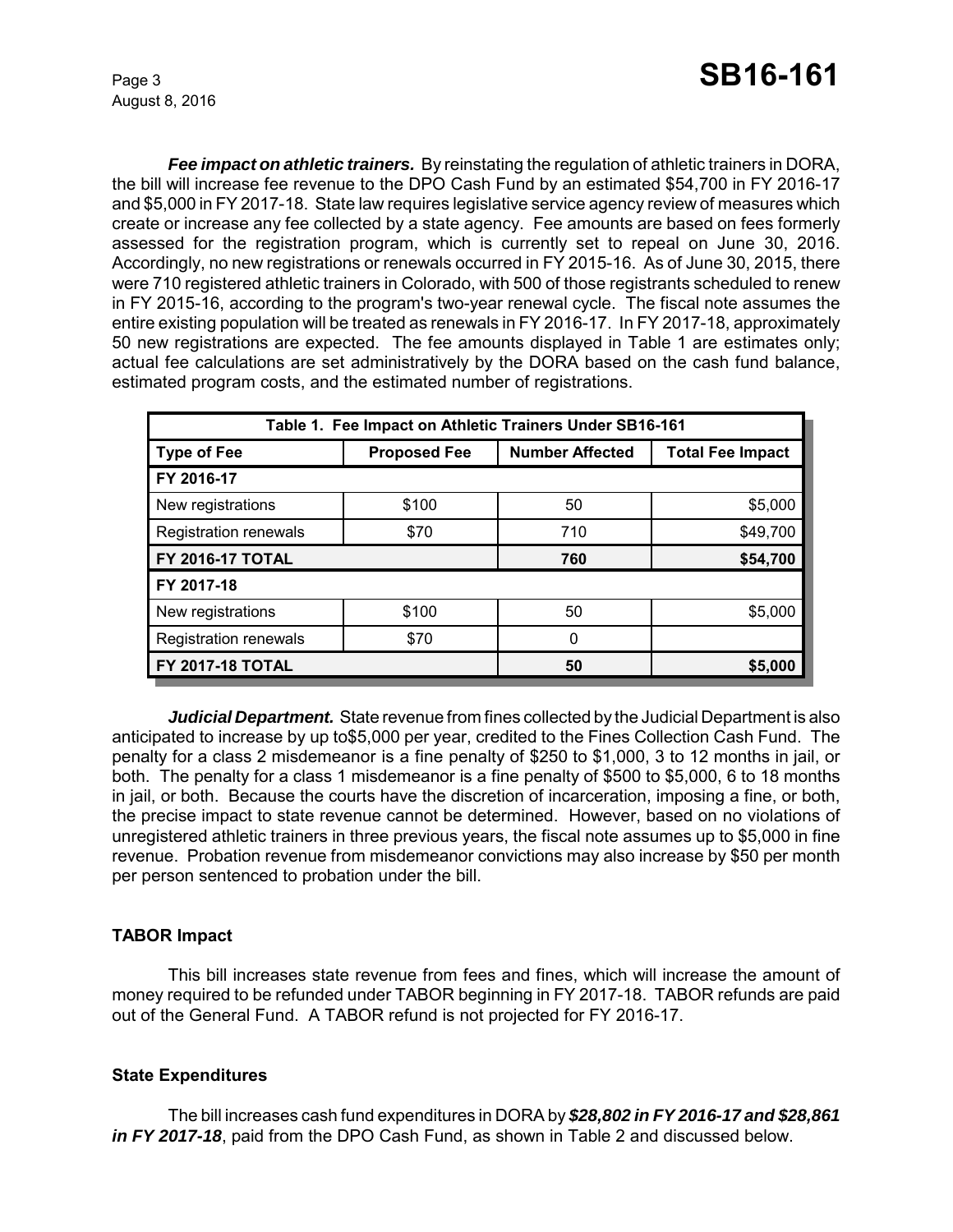| Table 2. Expenditures Under SB16-161 |            |            |  |  |  |
|--------------------------------------|------------|------------|--|--|--|
| <b>Cost Components</b>               | FY 2015-16 | FY 2016-17 |  |  |  |
| <b>Personal Services</b>             | \$14,778   | \$14,778   |  |  |  |
| <b>FTE</b>                           | 0.3 FTE    | 0.3 FTE    |  |  |  |
| <b>Operating Expenses</b>            | 285        | 285        |  |  |  |
| <b>Legal Services</b>                | 10,071     | 10,071     |  |  |  |
| <b>FTE</b>                           | $0.1$ FTE  | 0.1 FTE    |  |  |  |
| Centrally Appropriated Costs*        | 3,668      | 3,727      |  |  |  |
| <b>TOTAL</b>                         | \$28,802   | \$28,861   |  |  |  |

*\* Centrally appropriated costs are not included in the bill's appropriation.*

*Personal and legal services — DORA.* DORA requires 0.3 FTE to reinstate the program, review applications, manage registration and renewal data, and provide outreach. Standard operating expenses cover telephones and supplies. Legal services are calculated at 106 hours at a rate of \$95.01 and require an additional allocation of 0.1 FTE. These costs are based on actual program spending and assume adjudication of one complaint every two years.

*Judicial Department.* The bill may impact the trial court in the following ways. The reinstatement of two misdemeanor offenses may increase criminal filings. Probation services in the Judicial Department may also experience a minimal increase in workload to supervise convicted offenders. Based on no violations of unregistered athletic trainers in three previous years, workload increases are expected to be minimal and will not require additional appropriations.

*Centrally appropriated costs.* Pursuant to a Joint Budget Committee policy, certain costs associated with this bill are addressed through the annual budget process and centrally appropriated in the Long Bill or supplemental appropriations bills, rather than in this bill. The centrally appropriated costs subject to this policy are estimated in the fiscal note for informational purposes and summarized in Table 3.

| Table 3. Centrally Appropriated Costs Under SB16-161                 |            |            |  |  |  |
|----------------------------------------------------------------------|------------|------------|--|--|--|
| <b>Cost Components</b>                                               | FY 2016-17 | FY 2017-18 |  |  |  |
| Employee Insurance (Health, Life, Dental, and Short-term Disability) | \$2,403    | \$2,403    |  |  |  |
| Supplemental Employee Retirement Payments                            | 1.265      | 1,324      |  |  |  |
| <b>TOTAL</b>                                                         | \$3,668    | \$3,727    |  |  |  |

# **Local Government Impact**

This bill will affect local governments in several ways, as discussed below.

*Misdemeanor offenses in county courts.* The bill may increase workload for district attorneys to prosecute any new offenses. To the extent that this bill increases misdemeanor convictions and offenders are sentenced to jail, costs will increase. Because the courts have the discretion of incarceration or imposing a fine, the precise impact at the local level cannot be determined. The cost to house an offender in county jails varies from about \$53 to \$114 per day. For the current fiscal year, the state reimburses county jails at a daily rate of \$52.74 to house state inmates. It is assumed that the impact on county courts will be minimal.